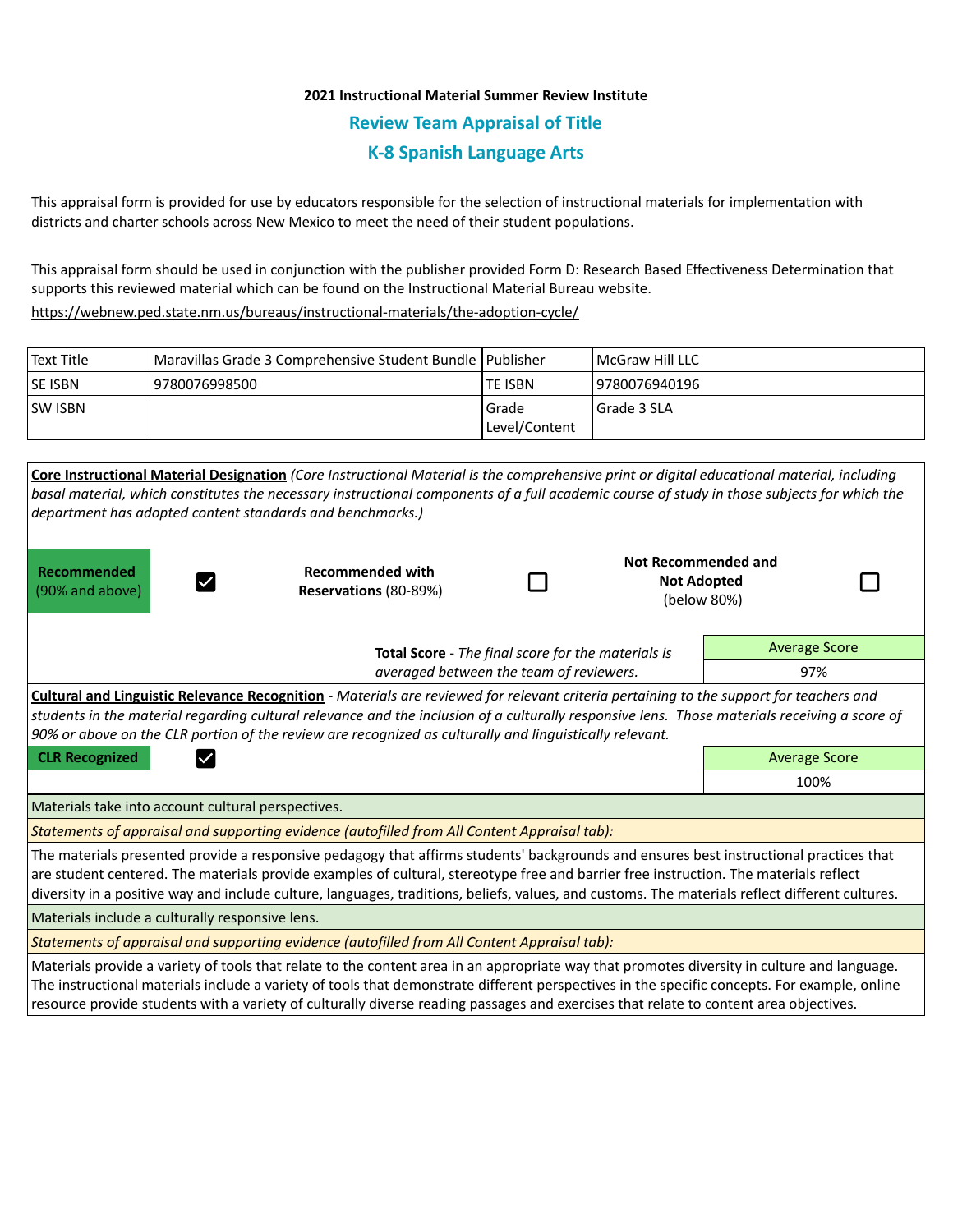**Standards Review** *- Materials are reviewed for alignment with the state adopted content standards, benchmarks and performance standards.*

Average Score

96%

Materials align with grade level SLA standards overall.

*Statements of appraisal and supporting evidence:* 

Materials provide alignment through content specific texts, meeting the SLA standards at different levels of learning of all students. SLA standards align throughout the grade level content. Evidence is found in the TE under "Plan de Destrezas", where all standards are listed that will be taught in the unit. There is a scope and sequence included in every unit plan that correlates the alignment with the complete set of unit lessons.

Materials align to reading standards.

*Statements of appraisal and supporting evidence:* 

Materials provide students with opportunities to read and respond to texts and activities that are aligned to grade-level standards. Evidence is found throughout the SE and TE.

Materials align to writing standards.

*Statements of appraisal and supporting evidence:* 

Materials align to the writing standards required by the grade level. They provide many opportunities for students to write, revise, publish and present work samples. This instructional material provides students with opportunities to take notes to support his/her opinion.

Materials align to speaking and listening standards.

*Statements of appraisal and supporting evidence:* 

Materials provide students with opportunities to learn and practice their reading and writing skills through a variety of activities and best practices. For instance, students are prompted to read leveled texts, complete graphic organizers and orally discuss their findings.

Materials align to language standards.

*Statements of appraisal and supporting evidence:* 

Materials align to language standards by providing students with multiple opportunities to practice their native language in a variety of ways. Evidence is found in activities throughout the units including "Mi libro de lectura y escritura"; "Lectura Compartida y vocabulario"; and, in the digital copy, "Recursos Actividades de vocabulario."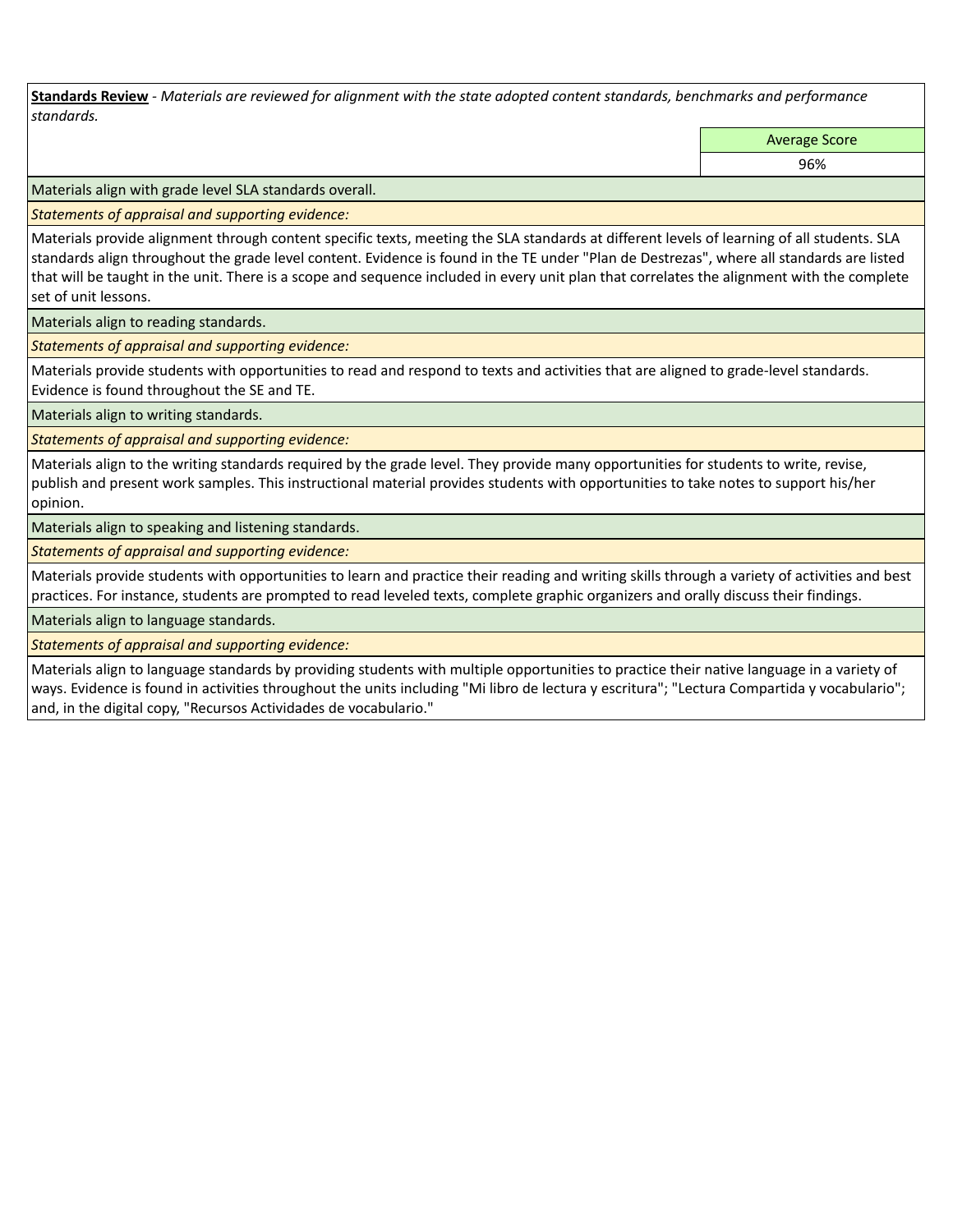**SLA Content Review** *- Materials are reviewed for relevant criteria pertaining to the support for teachers and students in the specific content area reviewed.*

Average Score

100%

Materials provide a selection and range of high-quality texts worthy of students' time and attention, exhibiting exceptional craft and thought and/or providing useful information.

*Statements of appraisal and supporting evidence:* 

The materials introduce students to a variety of genres that meet cultural and linguistic needs of each student while incorporating fiction and non-fiction text as well as illustrations to enhance student comprehension.

Questions in the materials are high-quality text-dependent and text-specific questions. The overwhelming majority of these questions are text-specific and draw student attention to the particulars in the text.

*Statements of appraisal and supporting evidence:* 

Materials provide students with opportunities to read a variety of texts and respond to text-dependent and text-specific questions that promote critical thinking and student engagement.

Materials provide scaffolding and supports to enable students' learning of Spanish language arts.

*Statements of appraisal and supporting evidence:* 

The materials provide opportunities for teachers to scaffold and support student learning with Spanish language arts. It also provides teachers with guides on differentiated instruction to further support all student learners.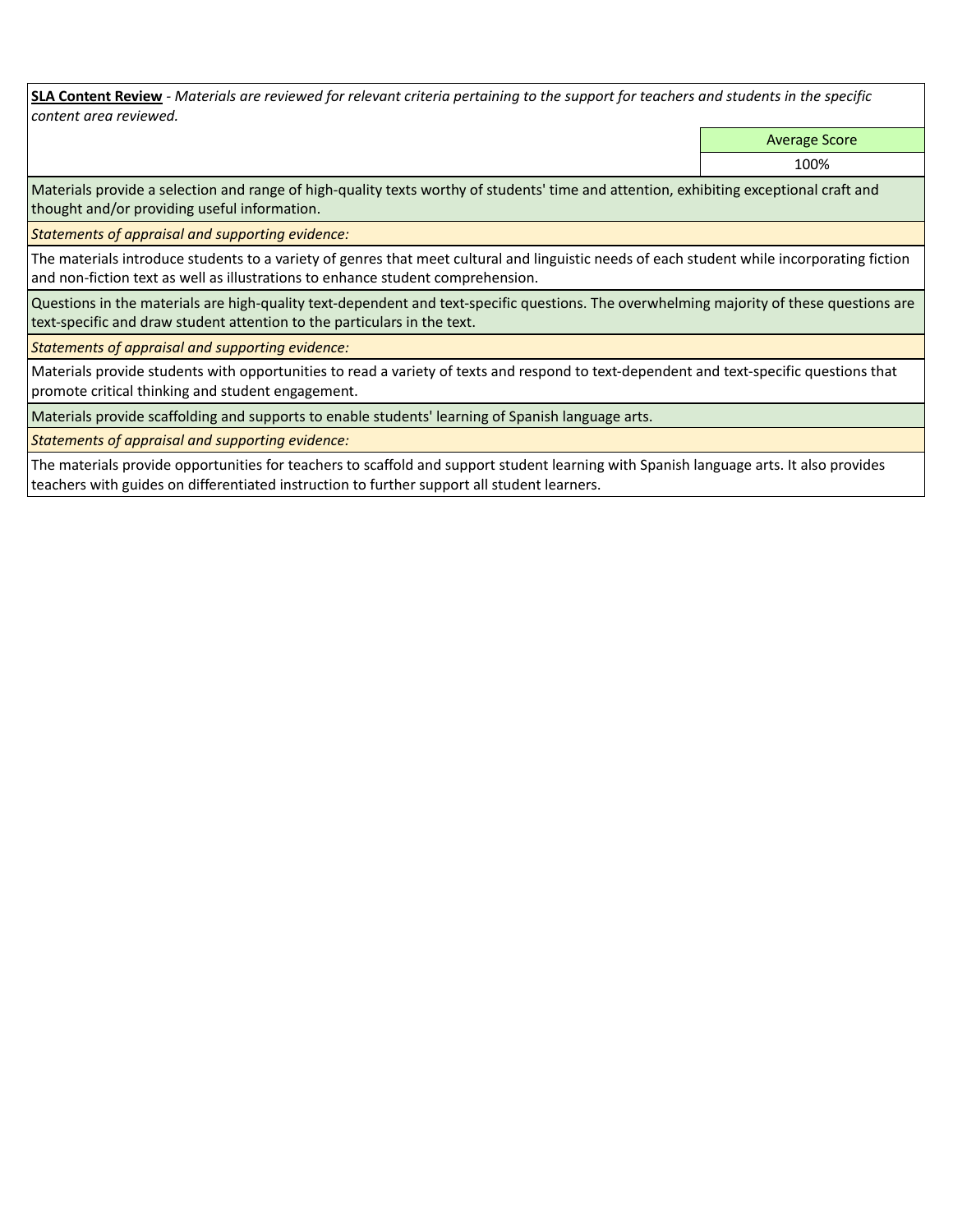**All Content Review** *- Materials are reviewed for relevant criteria pertaining to the support for teachers and students in the material regarding the progression of the standards, lesson structure, pacing, assessment, individual learners and cultural relevance.*

Average Score

Materials are coherent and consistent with the standards that all students should study in order to be college and career ready.

*Statements of appraisal and supporting evidence:*

Materials provide opportunities for students to read and respond to a variety of texts that will prepare them for college and a career. Materials fully present the content required to meet the SLA standards for the third grade.

Materials are well designed and take into account effective lesson structure and pacing.

*Statements of appraisal and supporting evidence:*

Materials provide teachers with a scope and sequence that describes the strategies, skills, and author's craft for every lesson. The teacher's edition presents learning progressions to provide an overview of the scope and sequence of skills and concepts. Tasks are given with intention and in sequences. The TE presents the scope and sequence for teachers weekly. There is a sequence for student activities in each unit meeting the standard.

Materials support teacher planning, learning, and understanding of the standards.

*Statements of appraisal and supporting evidence:*

Materials provide teachers with resources that support teacher's planning and implementation of lessons, as well as provide students with differentiated instruction that meet the standards. Materials provide a list of lessons in the teacher's edition, cross-referencing the standards addressed and providing an estimated instructional time for each lesson, chapter and unit (i.e., pacing guide and scope and sequence).

Materials offer teachers resources and tools to collect ongoing data about student progress on the standards.

*Statements of appraisal and supporting evidence:*

The materials provide teachers with a variety of resources and tools in order to collect data from students including progress aligned to the standards. Materials support teachers in planning and implementing effective learning experiences by providing instructional strategies.

Materials support effective use of technology to enhance student learning.

*Statements of appraisal and supporting evidence:*

There are multiple opportunities to integrate digital learning with the text and lessons. Online materials and lesson resources are available for students to utilize. For example, the students have access to leveled readers, vocabulary practice, videos, graphic organizers and stories that are read aloud to them. In addition to that, teachers have access to differentiated instruction strategies and digital assessments to give to the students.

Materials can be easily customized for individual learners.

*Statements of appraisal and supporting evidence:* 

The materials provide differentiated instruction strategies for teachers to meet the needs of every student at their level of learning. For instance, the TE gives teachers guidance on how to differentiate instruction in small groups for students approaching level, on level and beyond level.

Materials give all students extensive opportunities and support to explore key concepts.

*Statements of appraisal and supporting evidence:*

Materials prompt teachers to support students from a variety of culturally and linguistic backgrounds and levels to promote learning. For instance, the TE, Aprendices de español, provides teachers with strategies to support Spanish language learners. It also prompts the teacher to use the students' cultural and native language to address the standard.

Materials take into account cultural perspectives.

*Statements of appraisal and supporting evidence:*

The materials presented provide a responsive pedagogy that affirms students' backgrounds and ensures best instructional practices that are student centered. The materials provide examples of cultural, stereotype free and barrier free instruction. The materials reflect diversity in a positive way and include culture, languages, traditions, beliefs, values, and customs. The materials reflect different cultures.

Materials include a culturally responsive lens.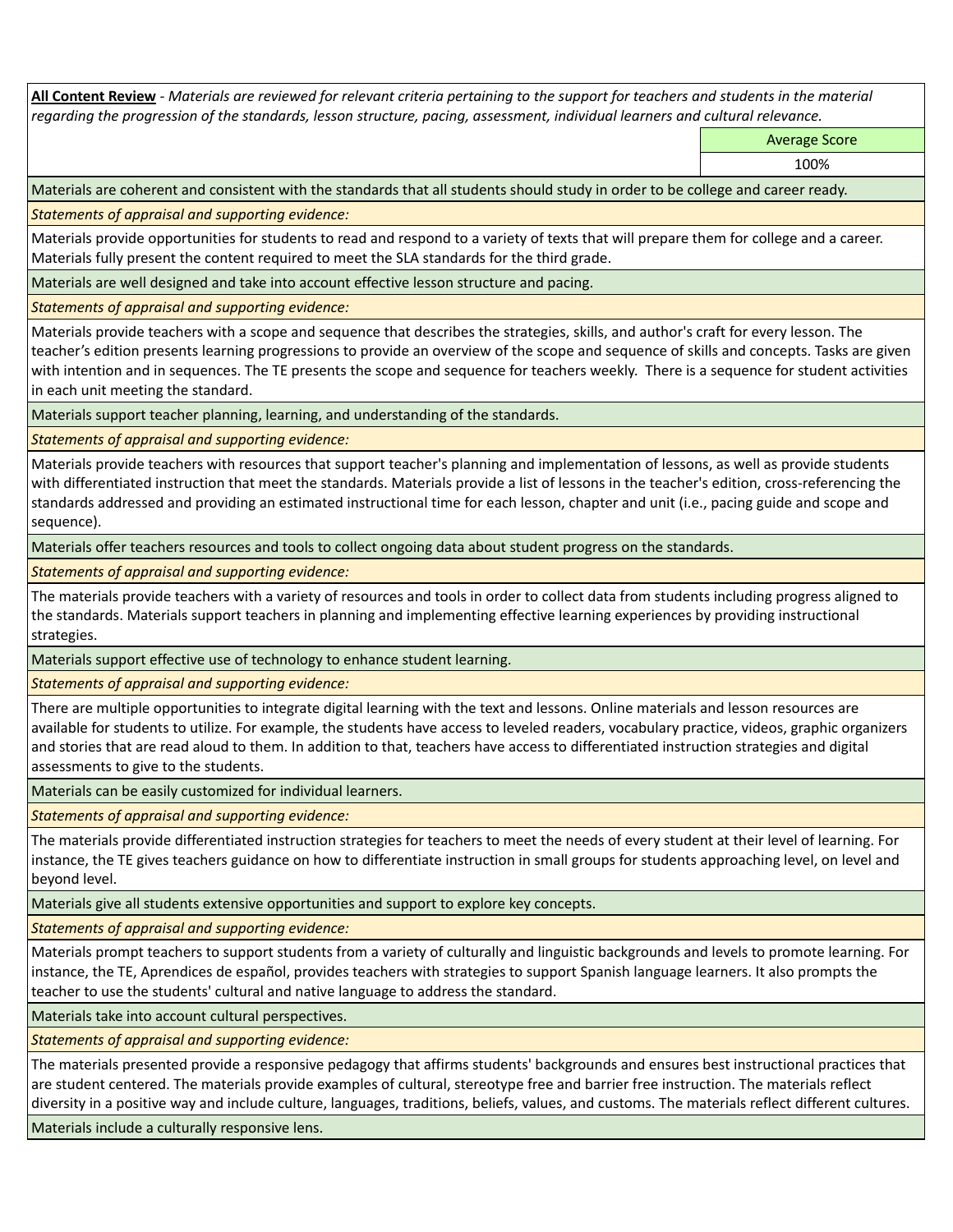*Statements of appraisal and supporting evidence:*

Materials provide a variety of tools that relate to the content area in an appropriate way that promotes diversity in culture and language. The instructional materials include a variety of tools that demonstrate different perspectives in the specific concepts. For example, online resource provide students with a variety of culturally diverse reading passages and exercises that relate to content area objectives.